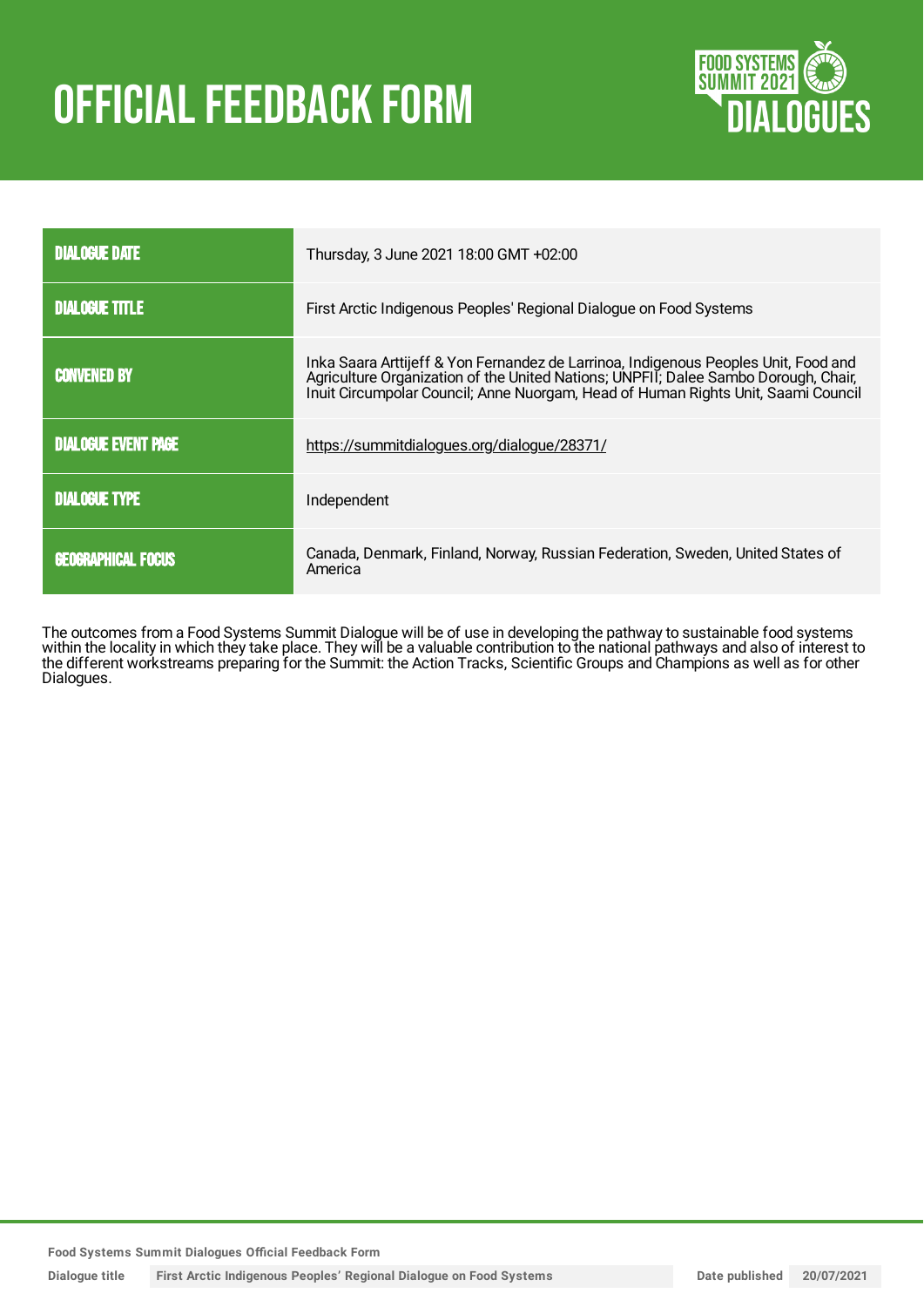## 1.PARTICIPATION



#### NUMBER OF PARTICIPANTS FROM EACH STAKEHOLDER GROUP

| 5  | Small/medium enterprise/artisan             |               | Workers and trade union                     |
|----|---------------------------------------------|---------------|---------------------------------------------|
|    | Large national business                     | 7             | Member of Parliament                        |
|    | Multi-national corporation                  | 9             | Local authority                             |
|    | Small-scale farmer                          | $\mathcal{P}$ | Government and national institution         |
|    | Medium-scale farmer                         | 2             | Regional economic community                 |
|    | Large-scale farmer                          | 5             | <b>United Nations</b>                       |
| 5  | Local Non-Governmental Organization         |               | International financial institution         |
|    | International Non-Governmental Organization |               | Private Foundation / Partnership / Alliance |
| 30 | Indigenous People                           |               | Consumer group                              |
| 4  | Science and academia                        |               | Other                                       |

**Food Systems Summit Dialogues Official Feedback Form**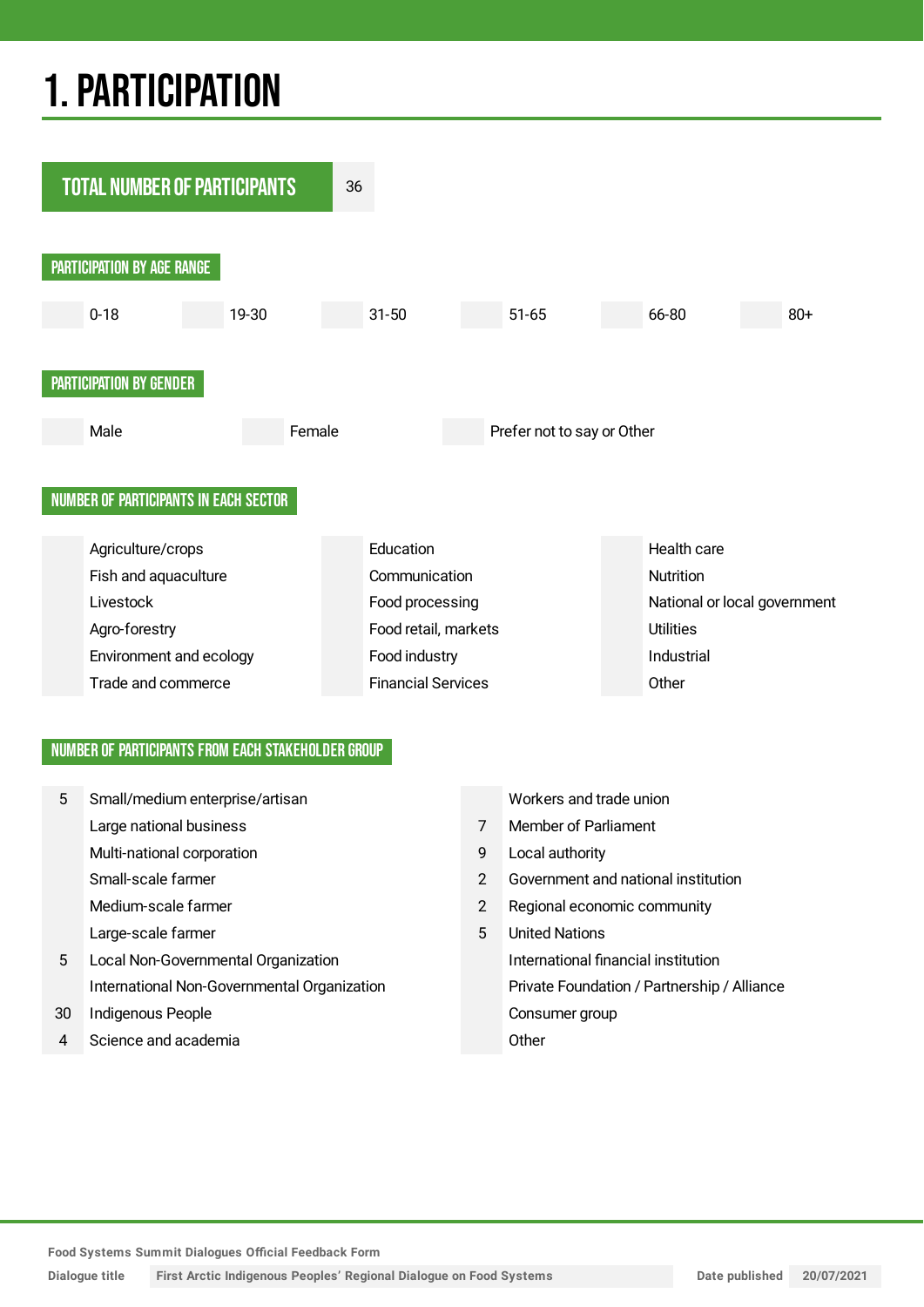## 2. PRINCIPLES OF ENGAGEMENT

#### HOW DID YOU ORGANIZE THE DIALOGUE SO THAT THE PRINCIPLES WERE INCORPORATED, REINFORCED AND ENHANCED?

The dialogue was organized with the Principles of Engagement in mind, and the moderators shared the Principles as part of the beginning of the Dialogue.

HOW DID YOUR DIALOGUE REFLECT SPECIFIC ASPECTS OF THE PRINCIPLES?

All participants were very respectful, recognizing the complexity of the topics, embraced inclusive dialogue, and worked to build trust through our conversations by building understanding and appreciating each other's presence.

DO YOU HAVE ADVICE FOR OTHER DIALOGUE CONVENORS ABOUT APPRECIATING THE PRINCIPLES OF ENGAGEMENT?

It is important to share these Principles for every dialogue to help set the space and remind participants of the diversity and need for inclusion with respect and honor.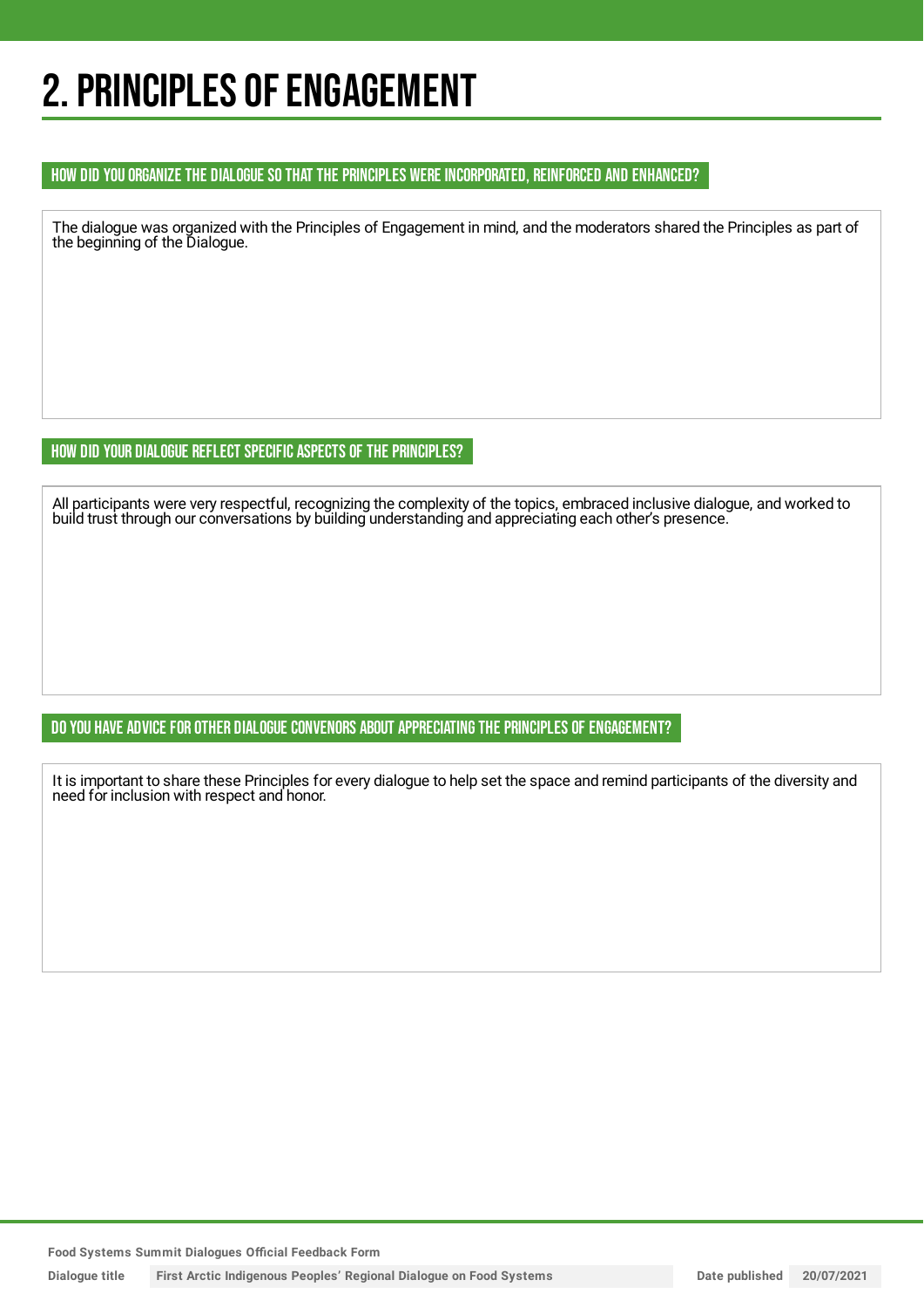## 3. METHOD

The outcomes of a Dialogue are influenced by the method that is used.

#### DID YOU USE THE SAME METHOD AS RECOMMENDED BYTHE CONVENORS REFERENCE MANUAL?

**Yes** ✓ **No**

The Inuit Circumpolar Council, Saami Council, FAO Indigenous Peoples Unit, and UN Permanent Forum on Indigenous Issues co-coordinated the first regional dialogue with Indigenous Peoples of the Arctic in preparation for the UN Food Systems Pre-Summit and Summit. The focus of the first session was to identify contributions, key messages, and "game changing" solutions from Arctic Indigenous Peoples to the forthcoming United Nations Food Systems Summit. This Arctic dialogue is one of the regional and global sessions organized by and for Indigenous Peoples to advance their political and technical inputs and engagement in the 2021 UN Food Systems Summit. This dialogue spanned across two days, with three-hour sessions. As this dialogue served to be informative about the UN Food Systems Summit as well as bring together regional leaders from the Inuit and Sámi, the dialogue included a line-up of speakers to speak on key topics in addition to discussion on the second day. The first day included a line of speakers from the FAO, UN Food Systems Summit, Saami Council and the Inuit Circumpolar Council, as well as Indigenous Scientists from the Global-Hub on Indigenous Peoples Food Systems. The opening session speakers provided a briefing on the White/Wiphala Paper on Indigenous Peoples' Food Systems; Connected the 2019 "Indigenous Peoples' Rome Declaration on the Arctic Region Fisheries and Environment" with the UN Food Systems Summit; and presented the guiding question of – what key messages the Arctic Indigenous Peoples want to bring to the UN Food Systems Summit. Inuit and Sámi speakers followed with presentations on: (1) Key Elements of Inuit and Sámi Food Systems; (2) Challenges and Threats to Inuit and Sámi food systems; (3) Solutions – best practices and policies to sustain and safeguard Arctic Indigenous Food Systems. The second day included Indigenous Youth speakers from the Inuit – Emerging Leaders Program, and the Chair of the Youth Council of the Sámi Parliament in Finland; followed by Inuit and Sámi speakers on "How to influence global policy from an Arctic view? On Climate Change and Resilience". The majority of the second day was a brainstorming session to generate specific recommendations toward the 2021 UN Food Systems Summit that respond to the priorities and challenges raised on the first day. (2344 characters with spaces)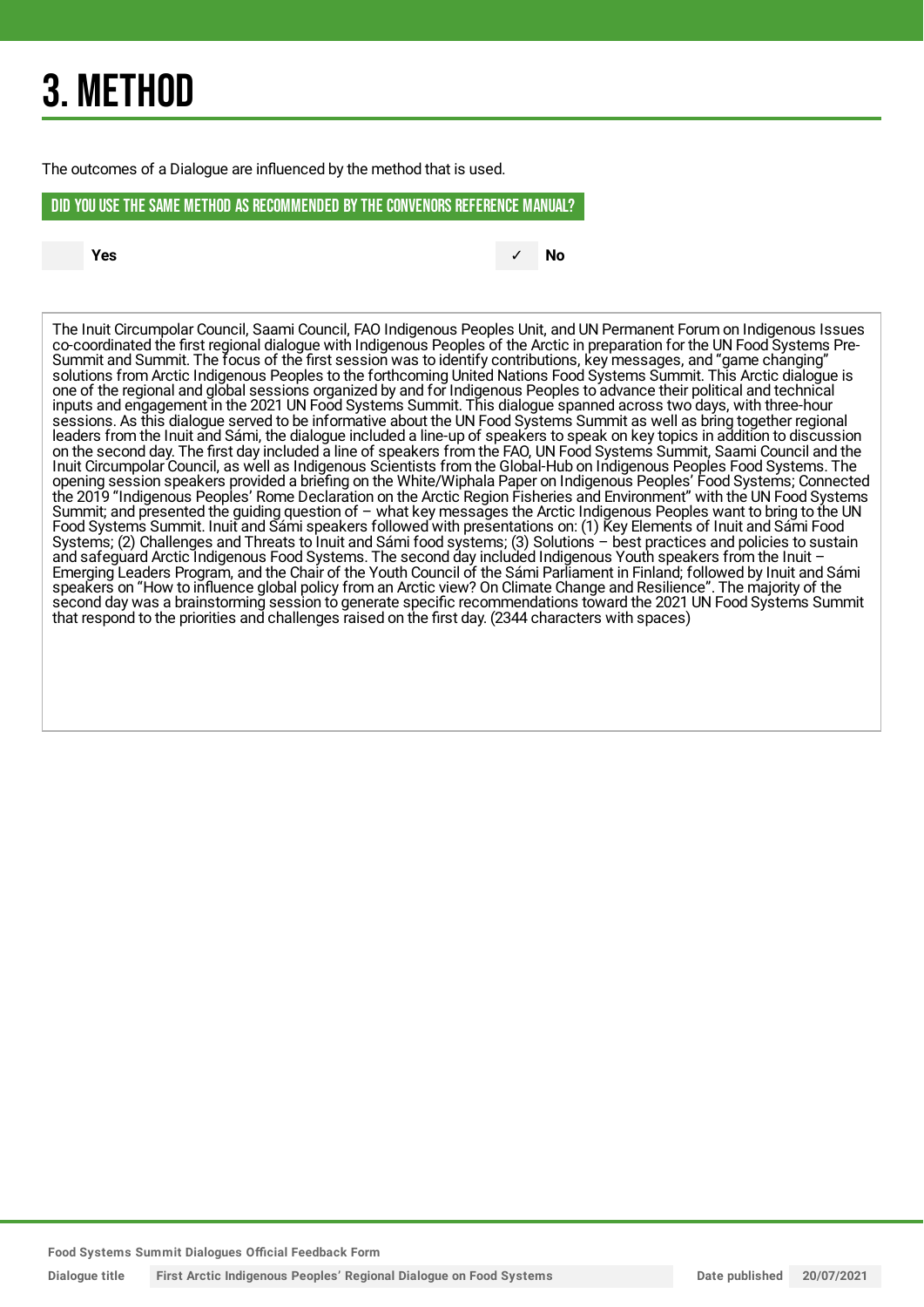## 4. DIALOGUE FOCUS & OUTCOMES

### MAJOR FOCUS

Currently, Indigenous Peoples in the seven socio-cultural regions are coordinating regional consultations in preparation for the UN Food Systems Pre-Summit and Summit. Indigenous Peoples' Organizations and Experts of the UNPFII, in collaboration with UN agencies are leading the coordination of these regional consultations. The inputs and recommendations from Indigenous Peoples' regional and global consultations will be presented to UN Special Envoy of the Food Systems Summit, Dr. Agnes Kalibata in June.

In this dialogue, we discussed Arctic Indigenous Peoples' food systems, expanding on the work of the 2019 Expert Seminar on Traditional Knowledge and Indigenous Peoples' Fisheries in the Arctic Region. Inuit and Sámi have developed hunting, fishing, herding, farming, and harvesting systems intimately tied to the unique environment of the Arctic. Our food systems have allowed us to feed our communities, while at the same time maintain and sustain the biodiversity of the region. Our traditional languages reflect the richness of our cultures and the deep connections that we have with our territories. Our ways of life continue to this day and, through our efforts within the Food Systems Summit, they will continue long into the future.

The goal of the first dialogue was to identify possible contributions, key messages, and "game changing" solutions from Arctic Indigenous Peoples to the forthcoming United Nations Food Systems Summit. Arctic Indigenous Peoples' representatives were invited to contribute their perspectives on the recommendations towards the UN Food Systems Summit. The Arctic Dialogue also included an update on the status of the Summit and Indigenous Peoples' contributions thus far, working sessions to prepare recommendations, and finished with elements for recommendations and a way forward that is inclusive of the distinct way of life of Inuit and Sámi.

#### ACTION TRACKS

#### **KEYWORDS**

| Action Track 1: Ensure access to safe and<br>nutritious food for all |
|----------------------------------------------------------------------|
|                                                                      |

- ✓ Action Track 2: Shift to sustainable consumption patterns
- ✓ Action Track 3: Boost nature-positive production
- Action Track 4: Advance equitable livelihoods
- ✓ Action Track 5: Build resilience to vulnerabilities, shocks and stress

|   | Finance                      |   | Policy                     |
|---|------------------------------|---|----------------------------|
|   | Innovation                   | ✓ | Data & Evidence            |
| ✓ | Human rights                 |   | Governance                 |
|   | Women & Youth<br>Empowerment |   | Trade-offs                 |
|   |                              |   | Environment<br>and Climate |
|   |                              |   |                            |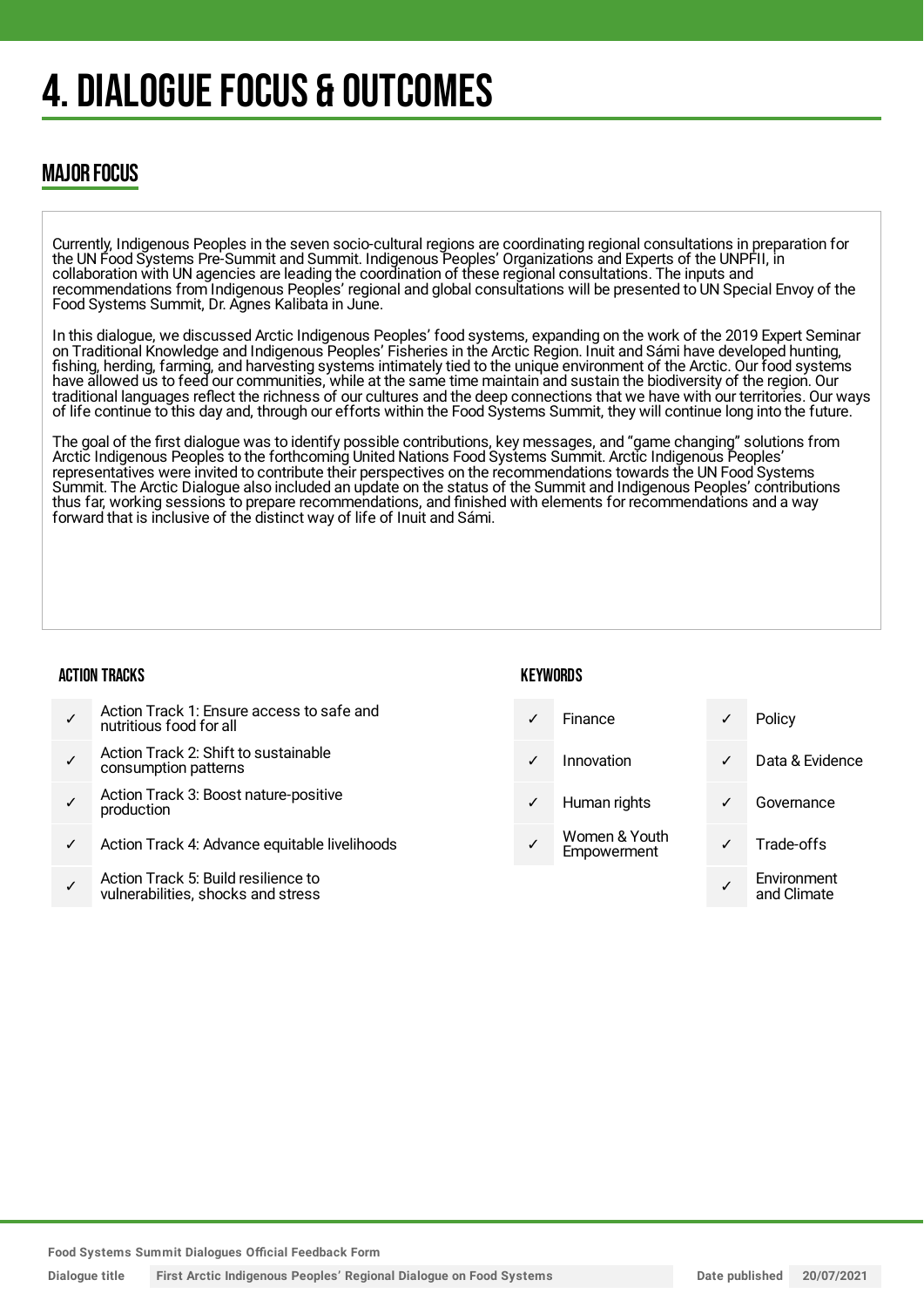### MAIN FINDINGS

We emphasize the fundamental and direct link between our food-systems, our right to self-determination, and our rights to lands, territories, and natural resources. Respecting our right to self-determination, securing land rights and ensuring the continuity of our traditional livelihoods and occupations are fundamental elements to strengthen and maintain our food systems. Ensuring our full and effective participation of Inuit and Sámi is a key element, at national, regional, and international level. We underscore the fact that our traditional livelihoods are practiced in a sustainable way and as such allows nature to restore itself. Our proven sustainable fishing, hunting, and harvesting practices reflect the primary dimensions of Arctic Indigenous Peoples' food security.

Our Indigenous Knowledge has sustained our peoples and our cultures for thousands of years, and our fishing, hunting, and harvesting practices should be respected and used in relation to research and policy- and decision-making concerning the interrelated dimensions of our food systems as well as intergenerational sharing and transmitting our knowledge to future generations in order to maintain and strengthen our knowledge. Indigenous Knowledge and our practices are distinct from science yet complementary to such practices, and this needs to be recognized. We insist upon recognizing and respecting the role of Indigenous Knowledge in relation to our food systems and the opportunity for the ethical and equitable engagement of our knowledge through genuine co-production of knowledge processes, research and decision-making.

Our status, rights, and role have been recognized and affirmed in national law and policy as well as in diverse international human rights instruments and within regional institutions, including the Arctic Council, the United Nations, the ILO, and the Organization of American States. Therefore, we reject the use of the terms "local communities" and "peasants" in the context of our legal status, our distinct human rights, and our role as distinct peoples within diverse national and international political arenas and other intergovernmental fora.

Inuit and Sámi self-determination and self-governance, including management and co-management of our lands and natural resources will ensure our self-reliance as well as our capacity to define our own needs and values in order to achieve genuine food security. We insist upon the recognition of and respect for our own definition and characterization of our food systems within a rights-based framework, including our rights to our lands, territories, and resources as well as free, prior, and informed consent, and the rejection of the false dichotomy between the developed and developing world in the context of Indigenous Peoples.

#### ACTION TRACKS

- ✓ Action Track 1: Ensure access to safe and nutritious food for all
- ✓ Action Track 2: Shift to sustainable consumption patterns
- ✓ Action Track 3: Boost nature-positive production
- Action Track 4: Advance equitable livelihoods
- ✓ Action Track 5: Build resilience to vulnerabilities, shocks and stress

#### **KEYWORDS**

|   | Finance                      |   | Policy                     |
|---|------------------------------|---|----------------------------|
|   | Innovation                   |   | Data & Evidence            |
| ✓ | Human rights                 | ✓ | Governance                 |
|   | Women & Youth<br>Empowerment |   | Trade-offs                 |
|   |                              |   | Environment<br>and Climate |

**Food Systems Summit Dialogues Official Feedback Form**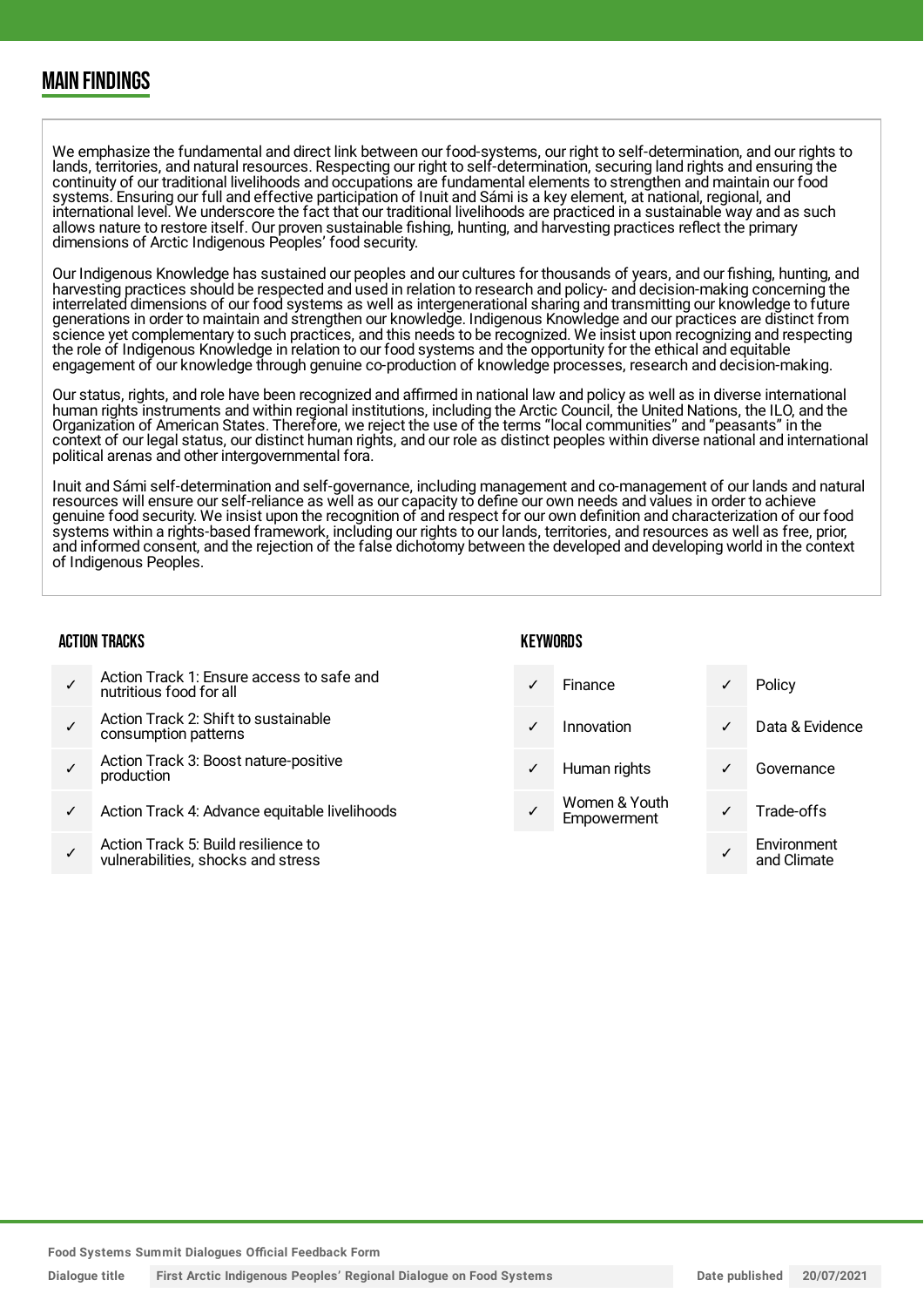For full reporting, please reference the summary statement and outcome document attached to the official feedback form.

#### OUR FOOD SYSTEMS:

In contrast to dominant society, for Inuit and Sámi food is not just about calories or nutrients. It is a core part of our culture, identity, and pride. Our food systems provide the foundation of our existence and our holistic world view. Our distinctive and profound relationship with our lands, territories, waters and coastal seas and other resources includes the understanding that we are an integral part of the environment. As such, we must uphold our responsibilities to future generations in this regard.

We are not farmers, we are primarily hunters, gatherers, herders, fishers, and mobile peoples, traversing our lands and waters to maintain our way of life and the systems we depend upon. Our food systems depend on a healthy environment and access to traditional resources and play an important role in maintaining our cultures, knowledge, and identities as well as our physical and mental health and well-being. Our food systems are practiced in a sustainable way, we take only what we need, and allow nature to restore itself. Our traditional languages, hunting tools, art, cultural expressions, clothing, cultural gatherings, spirituality, and knowledge reflect the richness of our cultures and the deep connections that we have with our territories. Our ways of life continue to this day and, through our efforts within the Food Systems Summit, they will continue long into the future. We need our food systems to survive in the Arctic.

The right of self-determination is recognized as the pre-requisite for the exercise and enjoyment of all other human rights, and it is fundamental to the maintenance of our unique food systems. Securing recognition of our rights to lands, territories and resources will ensure the continuation of our proven sustainable food system practices thereby safeguarding the Arctic and supporting biodiversity. Furthermore, we are uniquely positioned to ensure our own food sovereignty and security based upon centuries of accumulated knowledge, adaptation, resilience, and genuine respect for our natural world.

#### CHALLENGES:

We express concern over threats to our traditional practices, customs, spirituality, and food systems, including stateimposed laws and regulations that hinder our rights and access to resources, as well as industrialized fishing, shipping, tourist fishing, aquaculture, and extractive industries. These threats reduce the conditions to practice our traditional livelihoods and limit our main sources of food. This also causes waste of sustainable produced foods. Also, environmental changes caused by competitive land usage are impacting our key food resources making our traditional livelihoods and maintenance of our knowledge more challenging.

Climate change is of primary concern. Its multiple impacts are adversely affecting our societies, triggering migration and displacement, impacting the health and well-being of youth, and threatening our food security and food systems – our ways of life – by damaging and disrupting the natural elements of our lands and marine ecosystems that are at the heart of our food and water sources. Overcoming these diverse impacts requires adaptive, holistic management of the resources that we depend upon.

| <b>ACTION TRACKS</b>                                                      | KEYWORDS |                              |                            |
|---------------------------------------------------------------------------|----------|------------------------------|----------------------------|
| Action Track 1: Ensure access to safe and<br>nutritious food for all      |          | Finance                      | Policy                     |
| Action Track 2: Shift to sustainable<br>consumption patterns              |          | Innovation                   | Data & Evidence            |
| Action Track 3: Boost nature-positive<br>production                       |          | Human rights                 | Governance                 |
| Action Track 4: Advance equitable livelihoods                             |          | Women & Youth<br>Empowerment | Trade-offs                 |
| Action Track 5: Build resilience to<br>vulnerabilities, shocks and stress |          |                              | Environment<br>and Climate |

**Food Systems Summit Dialogues Official Feedback Form**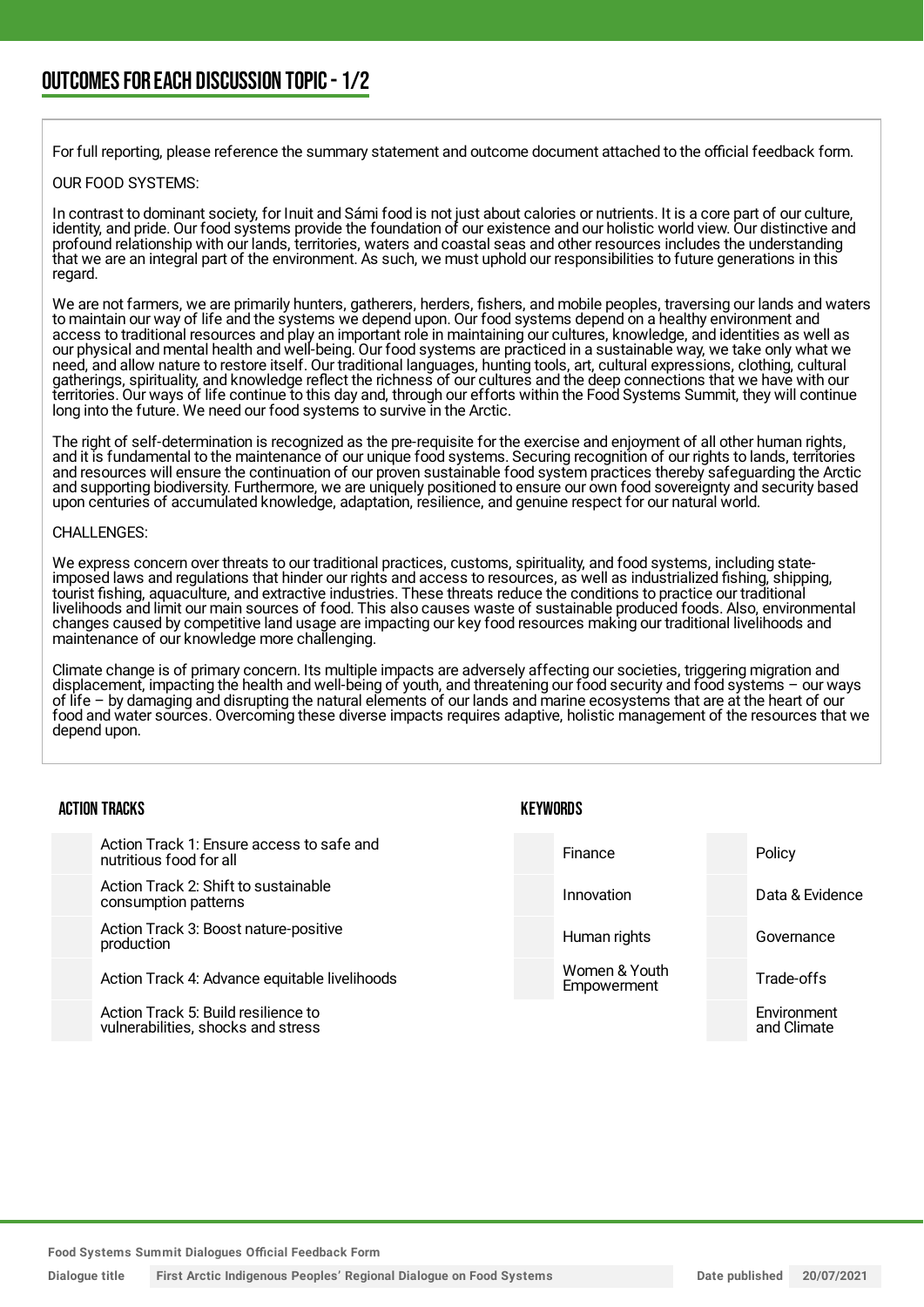#### CHALLENGES (CONT.):

There is a fundamental and direct link between our food-systems, our right of self-determination and our rights to lands, territories, and natural resources. The lack of respect for and recognition of our rights to self-determination, to our management and co-management of our resources to ensure their productive capacity, and impediments to recognition of our knowledge are resulting in adverse impacts upon our livelihoods, our ability to sustain ourselves, and our food production.

Transmitting our knowledge to future generations and lack of respect for and recognition of Indigenous Knowledge based upon our long-standing sustainable way of life are also of increasing concern. The lack of equity, meaningful engagement, and real partnership in international and national processes and decision-making bodies is a persistent concern. Many intergovernmental actors and processes do not understand, support or acknowledge the content of meaningful engagement from an Indigenous human rights framework or perspectives.

#### RECOMMENDATIONS:

(read full recommendations in the attached declaration document)

In our recommendations, we call upon Member States, UN Agencies, NGOs, international organizations, and the private sector to respect, recognize, uphold and strengthen our rights to self-determination; rights to land, waters, and natural resources; and traditional occupations and livelihoods.

In relation to climate change, we call upon UN Member States, in collaboration with Arctic Indigenous Peoples, and with their Free, Prior, and Informed Consent, to develop national climate change mitigation and adaptation strategies that are responsive to our concerns and that ultimately safeguard our food systems. We emphasize that global emissions must be curbed and significantly reduced by means of developing renewable sources of energy, but the measures taken to limit climate change must not bear a negative impact on the culture and living conditions of Arctic Indigenous Peoples.

For capacity-building, research on our food systems and diets, and our Indigenous knowledge, we call upon all parties, in collaboration with Arctic Indigenous Peoples, and in cooperation with UN Member States, research institutions and other stakeholders to continue work through research and advocacy to support Arctic Indigenous Peoples' food systems and traditional livelihoods of fishing, herding, hunting, harvesting; as well as study Inuit and Sámi diets to increase and advance recognition and appreciation of Arctic Indigenous Peoples' diets, food systems, food security, and food sovereignty, in particular in relation to the outcomes of the United Nations Food Systems Summit and to learn directly from Sámi and Inuit, including reviewing the literature and material produced by Sámi and Inuit. Further, we urge policy makers to increase participation and inclusion of Arctic Indigenous Peoples, youth, and knowledge in policy discussions and decisions to sustain our traditional food systems through the Arctic; to respect and recognize the ethical and equitable engagement of Indigenous Knowledge in research, policy and decision making in all governance systems that may impact Arctic Indigenous Peoples' food systems.

Alliances and Enhanced Participation of Indigenous Peoples: We urge all parties to continue to strengthen its engagement with Arctic Indigenous Peoples in its future work by organizing high level expert seminars on other relevant technical fields. We urge the FAO, IFAD, WFP and other relevant Organizations based in Rome to organize an annual meeting with Indigenous Peoples from all seven socio-cultural regions in order to have a systematic dialogue with Rome based agencies to ensure coordination and coherence on the UN Declaration on the Rights of Indigenous Peoples in relation to our food systems.

#### ACTION TRACKS

- ✓ Action Track 1: Ensure access to safe and nutritious food for all
- ✓ Action Track 2: Shift to sustainable consumption patterns
- ✓ Action Track 3: Boost nature-positive production
- Action Track 4: Advance equitable livelihoods
- ✓ Action Track 5: Build resilience to vulnerabilities, shocks and stress

#### KEYWORDS

|              | Finance                      |   | Policy                     |
|--------------|------------------------------|---|----------------------------|
|              | Innovation                   | ✓ | Data & Evidence            |
| $\checkmark$ | Human rights                 |   | Governance                 |
|              | Women & Youth<br>Empowerment |   | Trade-offs                 |
|              |                              |   | Environment<br>and Climate |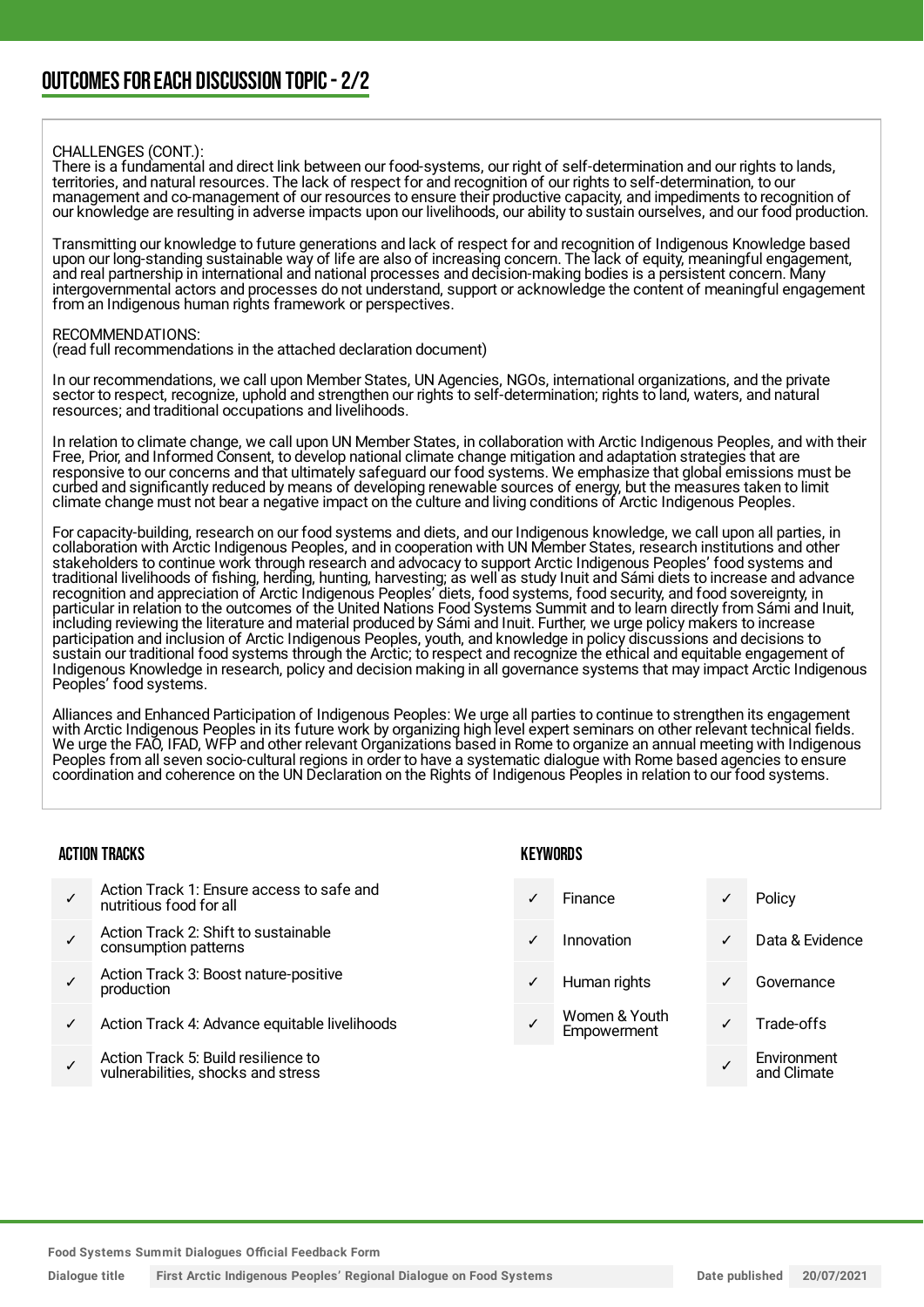### AREAS OF DIVERGENCE

Many of the participants in attendance had shared experiences and perspectives on the challenges and priorities to sustain their food systems – Inuit or Sámi - depending on where they were from. Most of the dialogue was held in solidarity and support of contributions made and shared. So while there were no areas of divergence in our dialogue, we discussed topics such as traditional harvesting methods being criminalized, Arctic Indigenous Peoples' traditional diets being labeled as "unhealthy" by outside, non-indigenous entities including international conservation organizations, lack of access to political power for traditional management and protection, the expense of imported food, the negative impacts of dominant-culture education on the youth, the undervaluing of Indigenous food products in market, the use of the Arctic waters for international trade, as well as the impacts of climate change and the climate change mitigation attempts. These topics might surface areas of divergence with a larger audience with different stakeholders. We exposed areas of divergence which have challenged the food security and sovereignty for Arctic Indigenous Peoples' communities. Securing Indigenous Peoples' food security and sovereignty in the Arctic regions isolation will require engaging with these interrelated areas of divergence.

#### ACTION TRACKS

| Action Track 1: Ensure access to safe and<br>nutritious food for all |
|----------------------------------------------------------------------|
|----------------------------------------------------------------------|

- ✓ Action Track 2: Shift to sustainable consumption patterns
- ✓ Action Track 3: Boost nature-positive production
- Action Track 4: Advance equitable livelihoods
- ✓ Action Track 5: Build resilience to vulnerabilities, shocks and stress